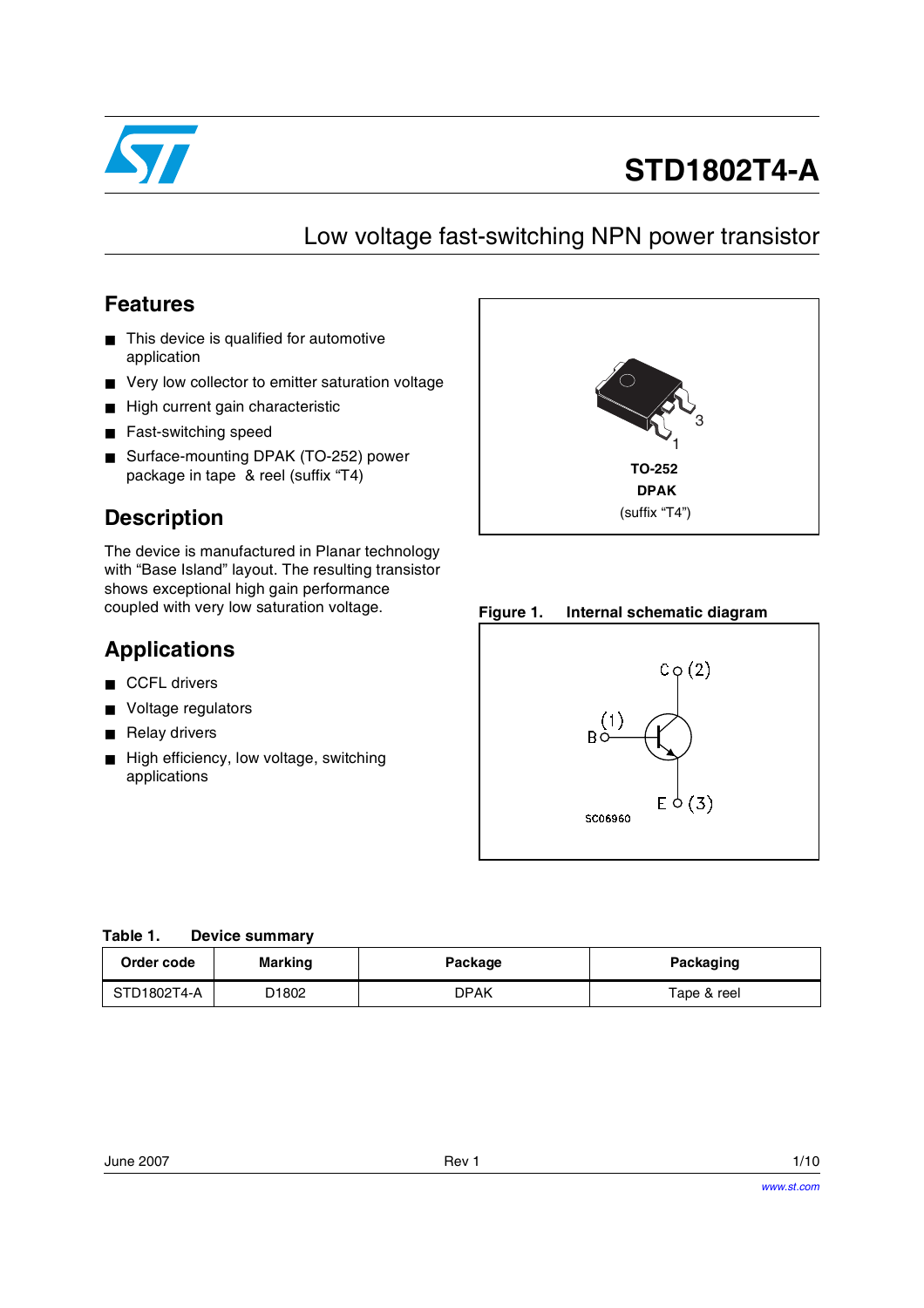# **1 Electrical ratings**

|  | Table 2. |  | Absolute maximum rating |  |
|--|----------|--|-------------------------|--|
|--|----------|--|-------------------------|--|

| Symbol              | <b>Parameter</b>                            | Value        | Unit         |
|---------------------|---------------------------------------------|--------------|--------------|
| V <sub>CBO</sub>    | Collector-base voltage ( $I_F = 0$ )        | 80           | v            |
| $V_{CEO}$           | Collector-emitter voltage ( $I_B = 0$ )     | 60           | v            |
| V <sub>EBO</sub>    | Emitter-base voltage ( $I_C = 0$ )          | 6            | v            |
| <sup>I</sup> c      | Collector current                           | 3            | A            |
| $I_{CM}$            | Collector peak current ( $t_P < 5$ ms)      | 6            | A            |
| l <sub>B</sub>      | Base current                                | 1            | A            |
| $P_{\text{tot}}$    | Total dissipation at $T_c \leq 25^{\circ}C$ | 15           | w            |
| ${\sf T}_{\sf stg}$ | Storage temperature                         | $-65$ to 150 | $^{\circ}$ C |
| TJ                  | Max. operating junction temperature         | 150          | °C           |

#### **Table 3. Thermal data**

| Svmbol                             | <b>Parameter</b>                        | Value | Unit |
|------------------------------------|-----------------------------------------|-------|------|
| $R_{\mathsf{th} \mid \text{case}}$ | Thermal resistance junction-case<br>max | 8.33  | °C/W |

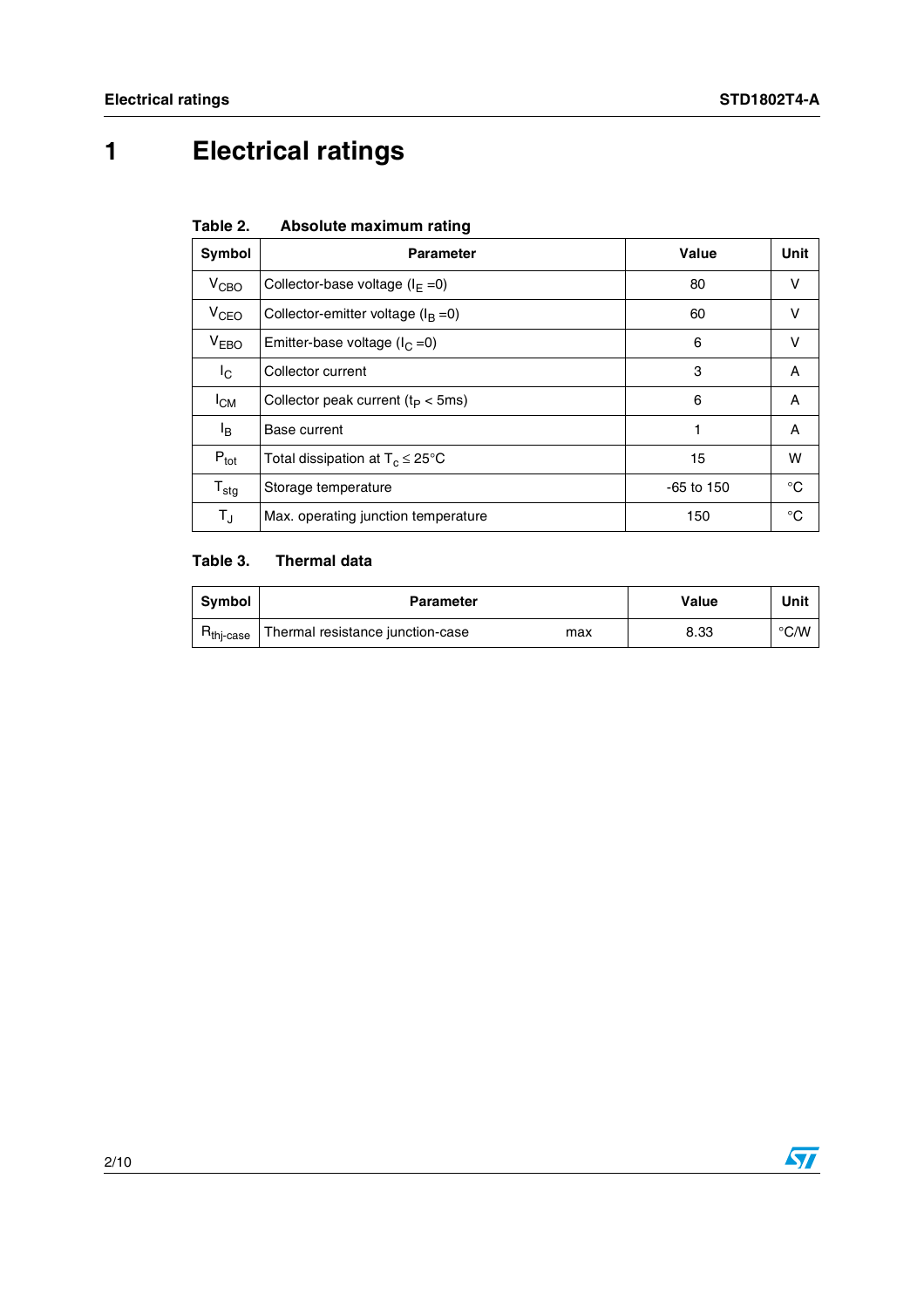# **2 Electrical characteristics**

 $(T_{\text{case}} = 25^{\circ} \text{C}$  unless otherwise specified)

| Symbol                                 | <b>Parameter</b>                                            | <b>Test Conditions</b>                                  |                                | Min.       | Typ.              | Max.       | Unit           |
|----------------------------------------|-------------------------------------------------------------|---------------------------------------------------------|--------------------------------|------------|-------------------|------------|----------------|
| $I_{CBO}$                              | Collector cut-off current<br>$(I_{E} = 0)$                  | $V_{CB} = 40V$                                          |                                |            |                   | 0.1        | μA             |
| $I_{EBO}$                              | Emitter cut-off current<br>$(I_C = 0)$                      | $V_{FR} = 4V$                                           |                                |            |                   | 0.1        | μA             |
| $V_{(BR)CBO}$                          | Collector-base<br>breakdown voltage<br>$(I_F = 0)$          | $I_{C} = 100 \mu A$                                     |                                | 80         |                   |            | v              |
| $V_{(BR)CEO}$                          | Collector-emitter<br>breakdown voltage<br>$(I_B = 0)$       | $I_{C}$ =1mA                                            |                                | 60         |                   |            | v              |
| $V_{(BR)EBO}$                          | Emitter-base breakdown<br>voltage $(l_C = 0)$               | $I_F = 100 \mu A$                                       |                                | 6          |                   |            | v              |
| $V_{CE(sat)}$ <sup>(1)</sup>           | Collector-emitter<br>saturation voltage                     | $I_{\rm C}$ =2A<br>$IC = 3A$                            | $I_B = 100mA$<br>$I_B = 150mA$ |            | 150<br>200        | 300<br>400 | mV<br>mV       |
| $V_{BE(sat)}$ <sup>(1)</sup>           | Base-emitter saturation<br>voltage                          | $I_{C} = 2A$                                            | $I_B = 100mA$                  |            | 0.9               | 1.2        | V              |
| $h_{FE}$ <sup>(1)</sup>                | DC current gain                                             | $I_C = 100mA$ $V_{CF} = 2V$<br>$I_C = 3A$ $V_{CF} = 2V$ |                                | 200<br>100 |                   | 400        |                |
| $f_T$                                  | <b>Transition frequency</b>                                 | $V_{CF} = 10V$ $I_C = 50mA$                             |                                |            | 150               |            | <b>MHz</b>     |
| C <sub>CBO</sub>                       | Collector-base<br>capacitance                               | $V_{CB} = 10V$ f = 1MHz                                 |                                |            | 50                |            | рF             |
| $t_{ON}$<br>$t_{\rm s}$<br>$t_{\rm f}$ | Resistive load<br>Turn-on time<br>Storage time<br>Fall time | $I_C = 1A$ $V_{CC} = 30V$<br>$I_{B1} = -I_{B2} = 0.1A$  |                                |            | 50<br>1.35<br>120 |            | ns<br>μs<br>ns |

**Table 4. Electrical characteristics**

Note (1) Pulsed duration = 300  $\mu$ s, duty cycle ≤1.5%

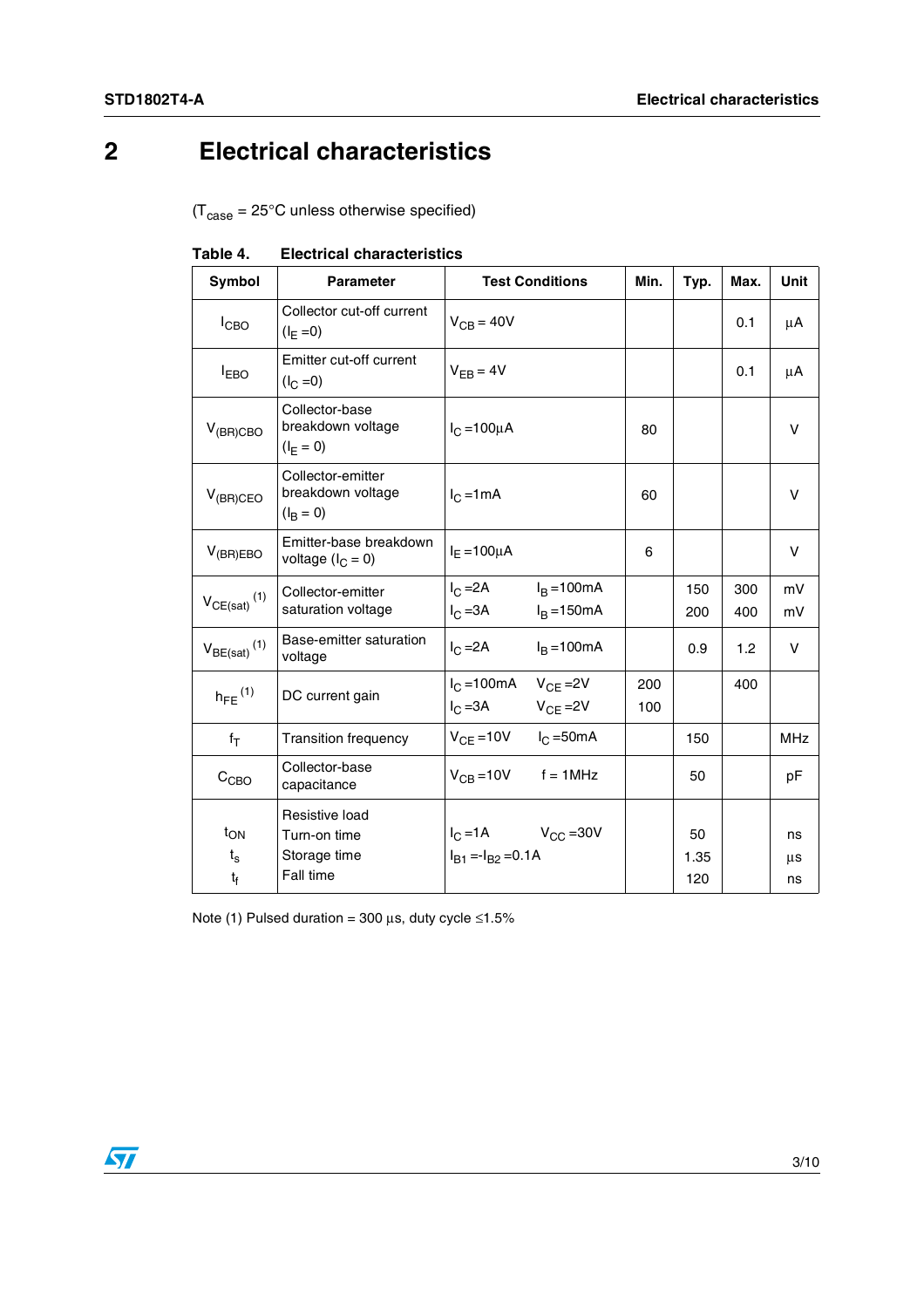#### **2.1 Electrical characteristics (curves)**





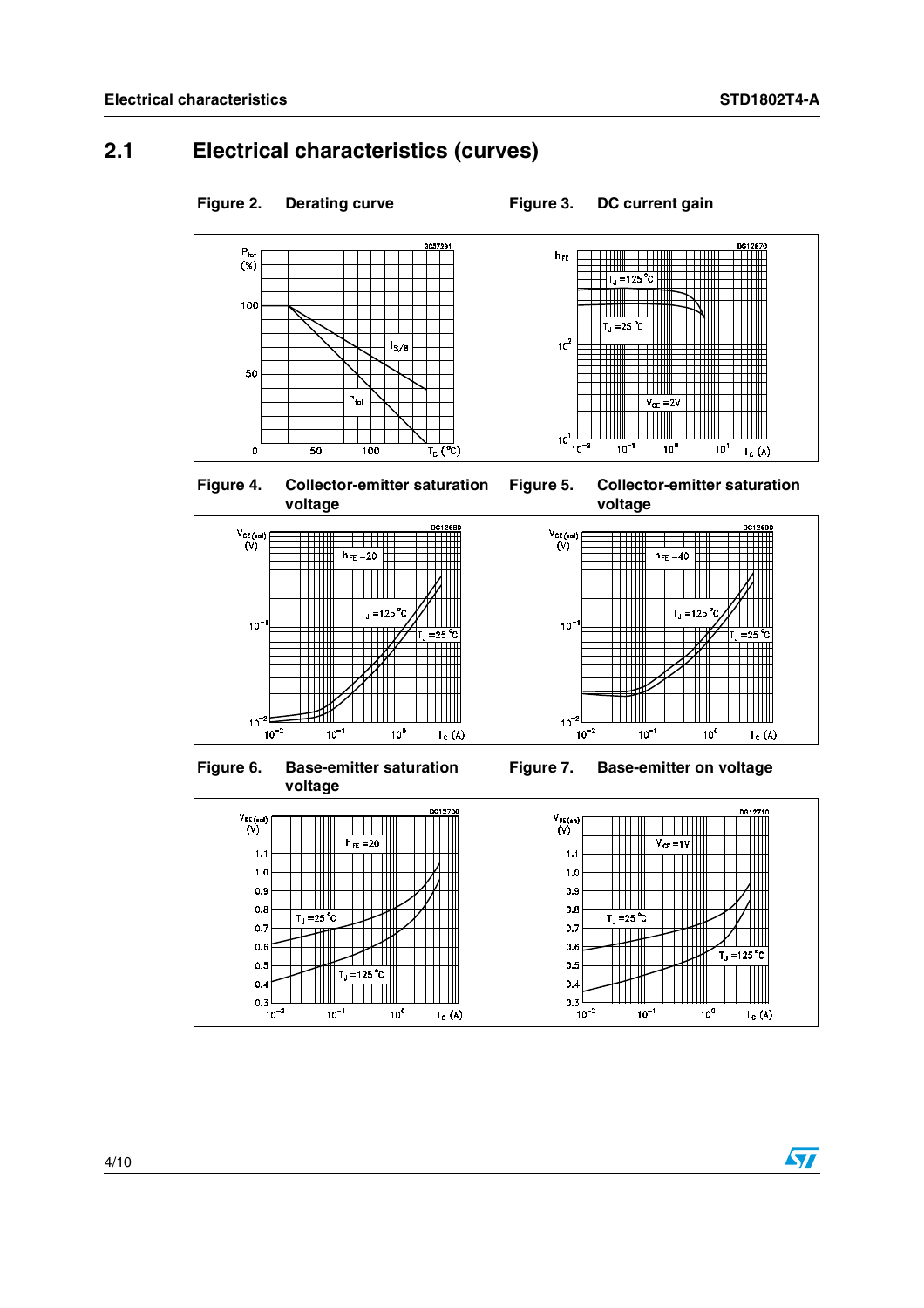$\bm{\varpi}$ 











DG12760

 $\overline{\mathbf{g}}$ 

 $\overline{I_{C}}(A)$ 



**Figure 12. Switching times resistive load**

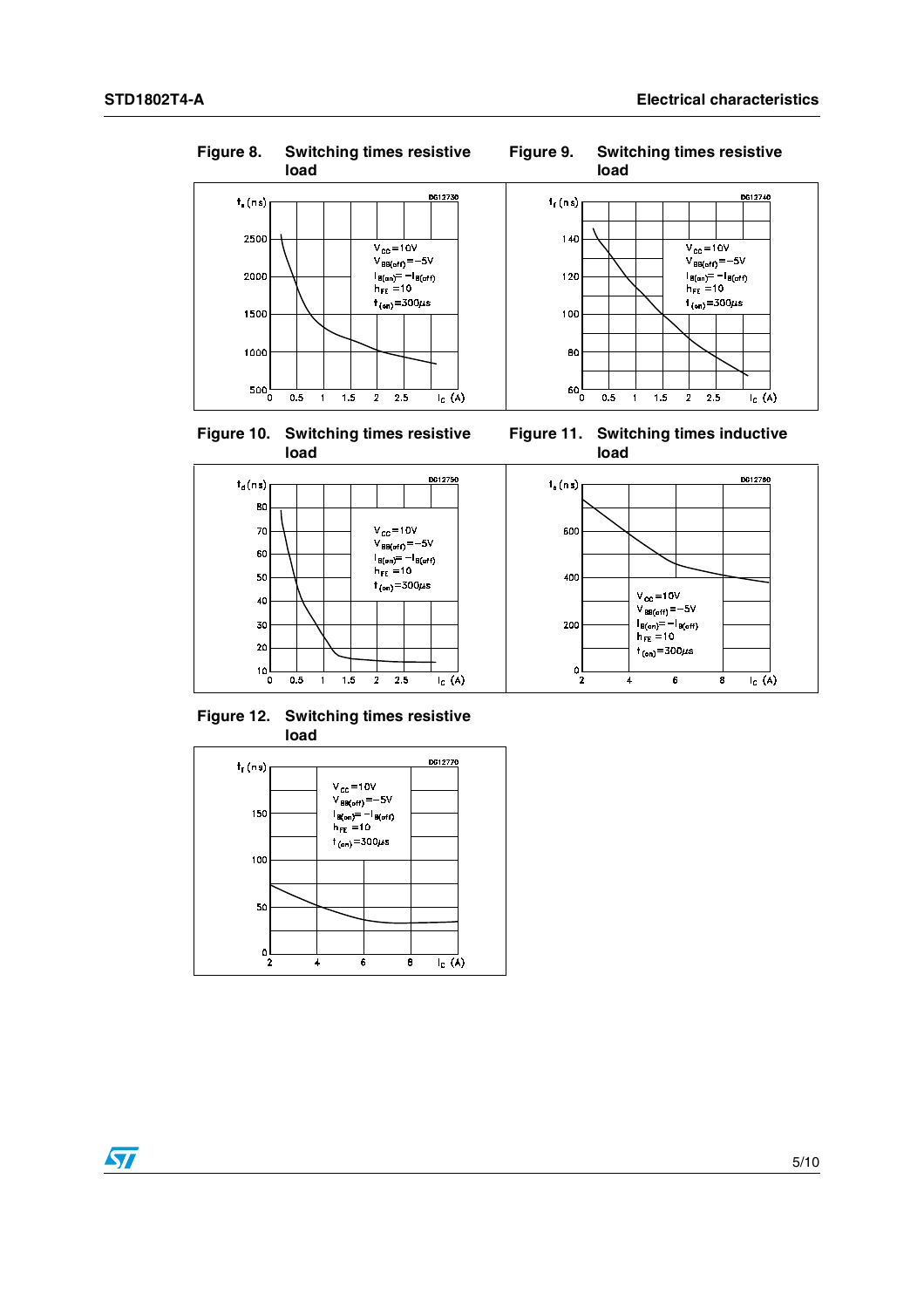## **2.2 Test circuits**





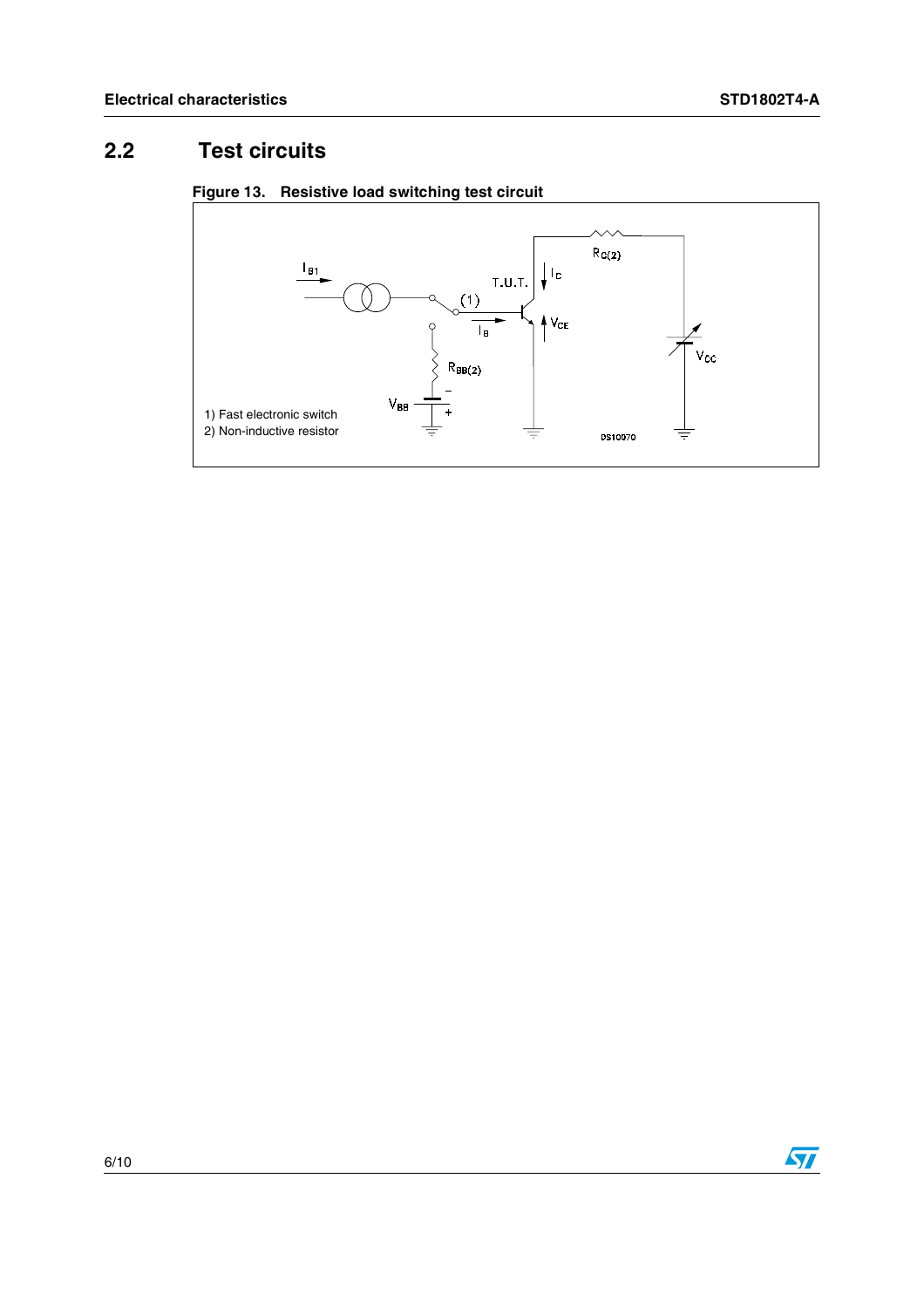# **3 Package mechanical data**

In order to meet environmental requirements, ST offers these devices in ECOPACK® packages. These packages have a Lead-free second level interconnect. The category of second level interconnect is marked on the package and on the inner box label, in compliance with JEDEC Standard JESD97. The maximum ratings related to soldering conditions are also marked on the inner box label. ECOPACK is an ST trademark. ECOPACK specifications are available at: www.st.com

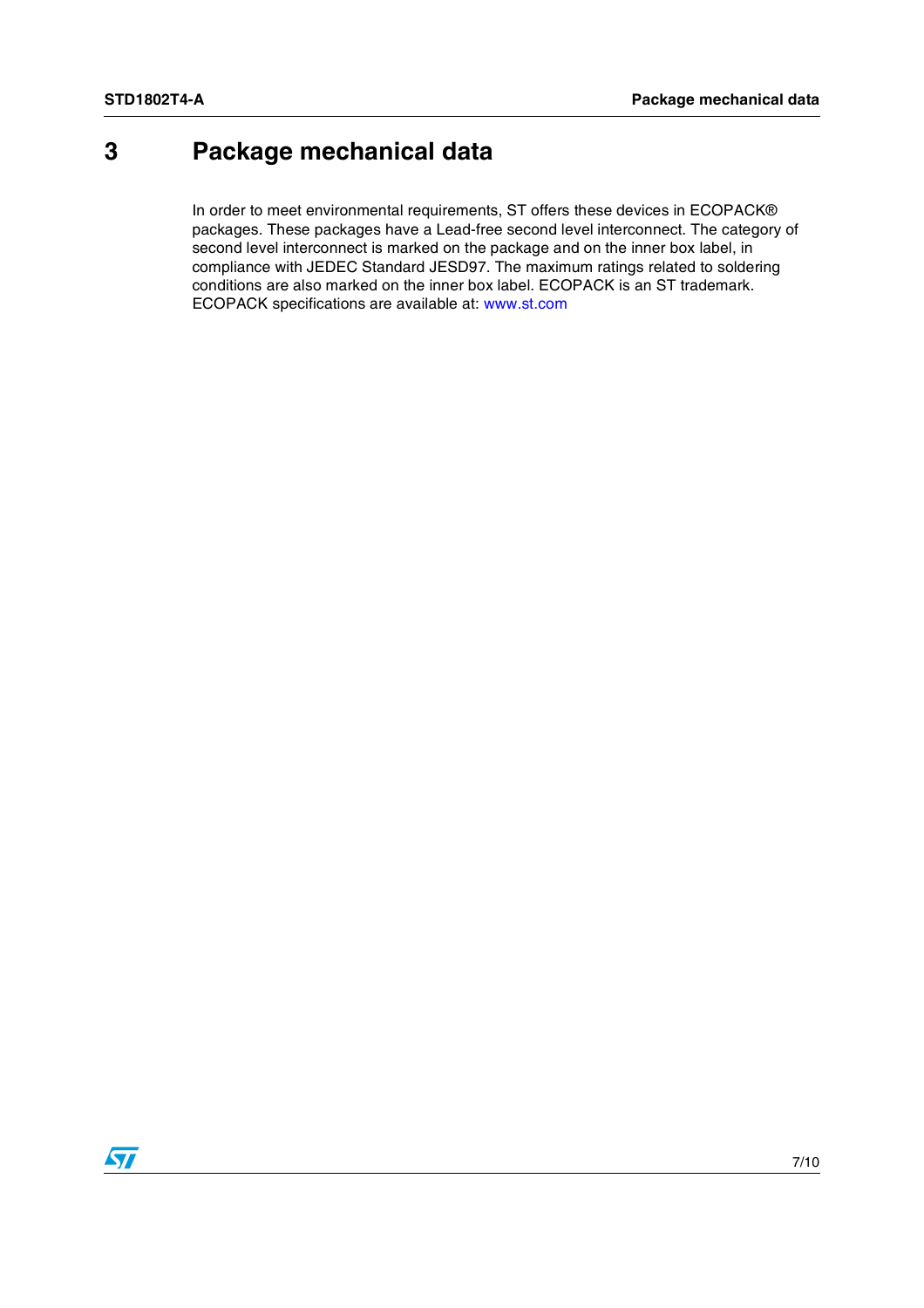| DIM.           | mm          |      |             | inch        |       |             |  |
|----------------|-------------|------|-------------|-------------|-------|-------------|--|
|                | MIN.        | TYP. | MAX.        | MIN.        | TYP.  | MAX.        |  |
| A              | 2.20        |      | 2.40        | 0.087       |       | 0.094       |  |
| A1             | 0.90        |      | 1.10        | 0.035       |       | 0.043       |  |
| A <sub>2</sub> | 0.03        |      | 0.23        | 0.001       |       | 0.009       |  |
| В              | 0.64        |      | 0.90        | 0.025       |       | 0.035       |  |
| <b>B2</b>      | 5.20        |      | 5.40        | 0.204       |       | 0.213       |  |
| C              | 0.45        |      | 0.60        | 0.018       |       | 0.024       |  |
| C <sub>2</sub> | 0.48        |      | 0.60        | 0.019       |       | 0.024       |  |
| D              | 6.00        |      | 6.20        | 0.236       |       | 0.244       |  |
| E              | 6.40        |      | 6.60        | 0.252       |       | 0.260       |  |
| G              | 4.40        |      | 4.60        | 0.173       |       | 0.181       |  |
| Η              | 9.35        |      | 10.10       | 0.368       |       | 0.398       |  |
| L2             |             | 0.8  |             |             | 0.031 |             |  |
| L4             | 0.60        |      | 1.00        | 0.024       |       | 0.039       |  |
| V <sub>2</sub> | $0^{\circ}$ |      | $8^{\circ}$ | $0^{\circ}$ |       | $0^{\circ}$ |  |

#### **TO-252 (DPAK) MECHANICAL DATA**



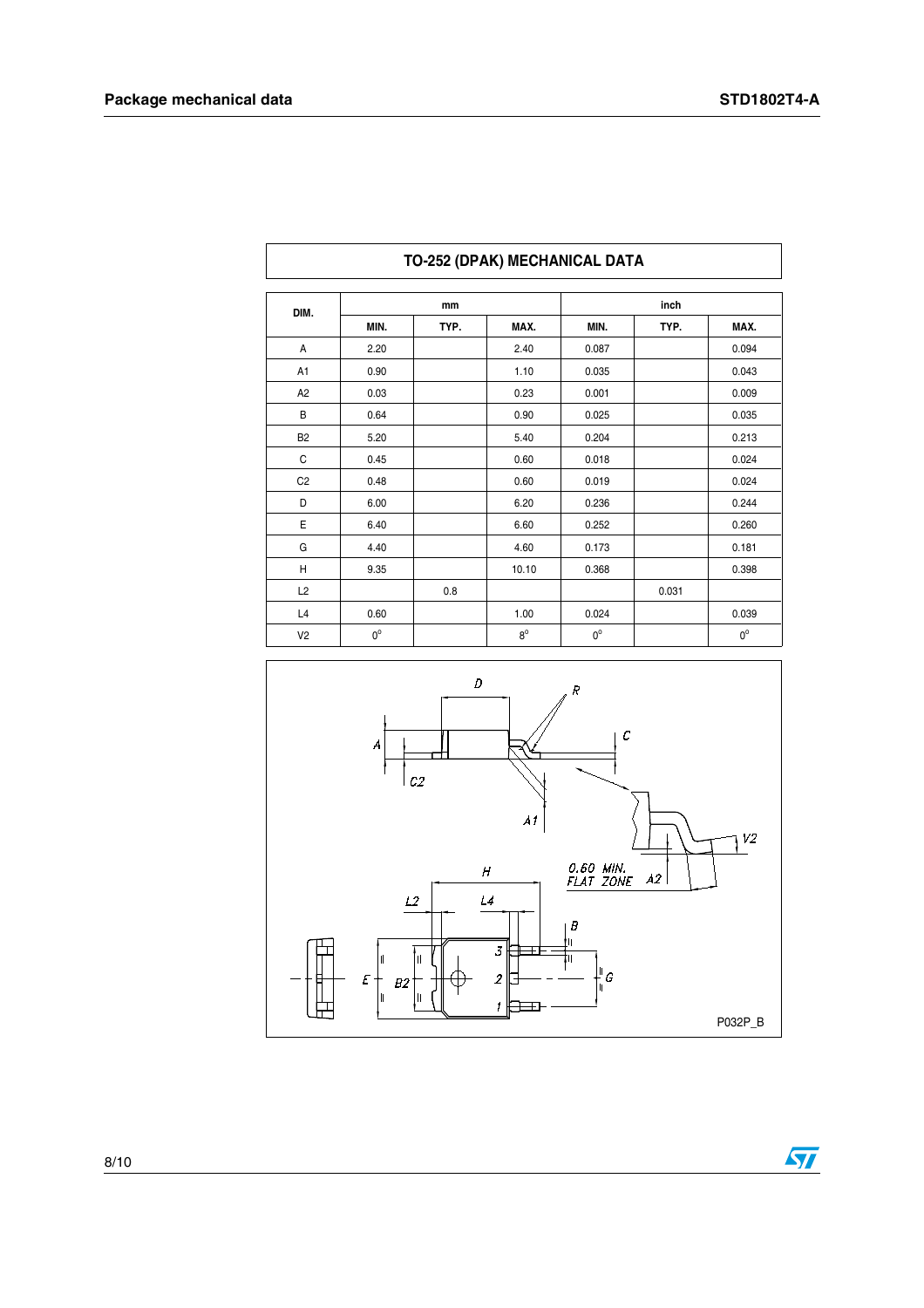# **4 Revision history**

#### Table 5. **Revision history**

| Date        | <b>Revision</b> | Changes          |
|-------------|-----------------|------------------|
| 28-Jun-2007 |                 | Initial release. |